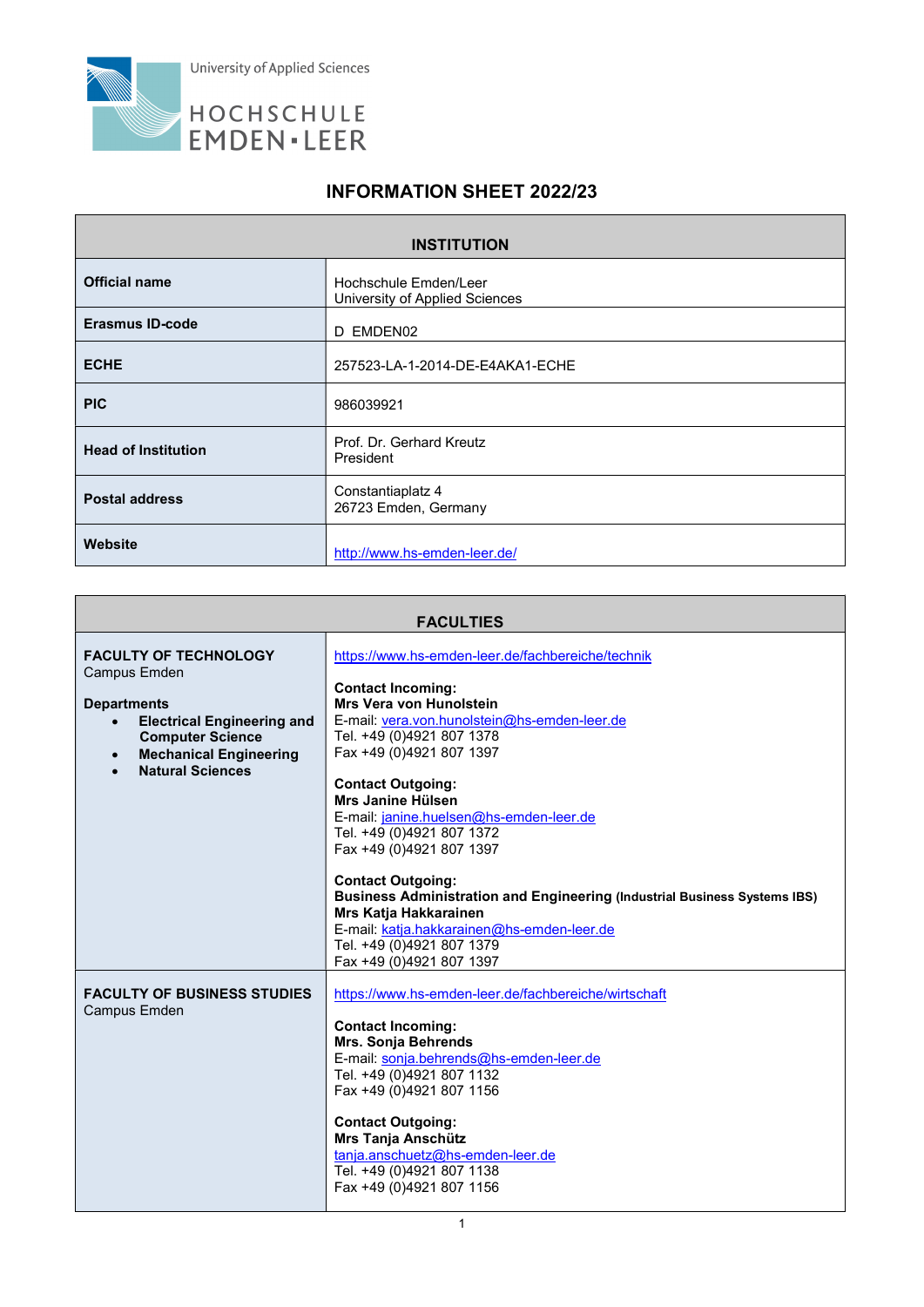

| <b>FACULTY OF SOCIAL WORK AND</b><br><b>HEALTH</b><br>Campus Emden | https://www.hs-emden-leer.de/fachbereiche/soziale-arbeit-und-gesundheit<br>Contact Incoming + Outgoing<br><b>Mrs Corina Sandersfeld</b><br>E-mail: corina.sandersfeld@hs-emden-leer.de<br>Tel. +49 (0)4921 807 1242<br>Fax +49 (0)4921 807 1251       |
|--------------------------------------------------------------------|-------------------------------------------------------------------------------------------------------------------------------------------------------------------------------------------------------------------------------------------------------|
| <b>FACULTY OF MARITIME SCIENC-</b><br>ES.<br>Campus Leer           | https://www.hs-emden-leer.de/fachbereiche/seefahrt-und-maritime-wissenschaften<br><b>Contact Incoming:</b><br><b>Mrs Vera von Hunolstein</b><br>E-mail: vera.von.hunolstein@hs-emden-leer.de<br>Tel. +49 (0)4921 807 1378<br>Fax +49 (0)4921 807 1397 |
|                                                                    | <b>Contact Outgoing:</b><br>Mrs Janine Hülsen<br>E-mail: janine.huelsen@hs-emden-leer.de<br>Tel. +49 (0)4921 807 1372<br>Fax +49 (0)4921 807 1397                                                                                                     |

| <b>INTERNATIONAL OFFICE</b><br>Hochschule Emden/Leer<br>International Office<br>Constantiaplatz 4, 26723 Emden, Germany<br>http://io.hs-emden-leer.de |                                                                                                                                         |  |
|-------------------------------------------------------------------------------------------------------------------------------------------------------|-----------------------------------------------------------------------------------------------------------------------------------------|--|
| <b>Head of International Office</b>                                                                                                                   | <b>Mrs Andrea Meyenburg</b><br>E-mail: andrea.meyenburg@hs-emden-leer.de<br>Tel. +49 (0)4921 807 1375<br>Fax +49 (0)4921 807 1397       |  |
| Deputy Head of International Office                                                                                                                   | Mrs Katja Hakkarainen<br>E-Mail: katja.hakkarainen@hs-emden-leer.de<br>Tel. +49 (0)4921 807 1379<br>Fax +49 (0)4921 807 1397            |  |
| <b>Contact Outgoing Students</b><br>(general)                                                                                                         | Mrs Janine Hülsen<br>E-mail: janine.huelsen@hs-emden-leer.de<br>Tel. +49 (0)4921 807 1372<br>Fax +49 (0)4921 807 1397                   |  |
| <b>Contact Incoming Students</b><br>(exchange/ERASMUS+ students)                                                                                      | <b>Mrs Vera von Hunolstein</b><br>E-mail: vera.von.hunolstein@hs-emden-leer.de<br>Tel. +49 (0)4921 807 1378<br>Fax +49 (0)4921 807 1397 |  |
| <b>Contact Incoming Students</b><br>(degree-seeking students)                                                                                         | Mrs. Juliane Müller<br>E-mail: juliane.mueller@hs-emden-leer.de<br>Tel. +49 (0)4921 807 1369<br>Fax +49 (0)4921 807 1397                |  |
| <b>Contact Incoming Students</b><br>(Erasmus+ worldwide - KA 107)                                                                                     | <b>Mrs Corina Sandersfeld</b><br>E-mail: corina.sandersfeld@hs-emden-leer.de<br>Tel. +49 (0)4921 807 1242<br>Fax +49 (0)4921 807 1251   |  |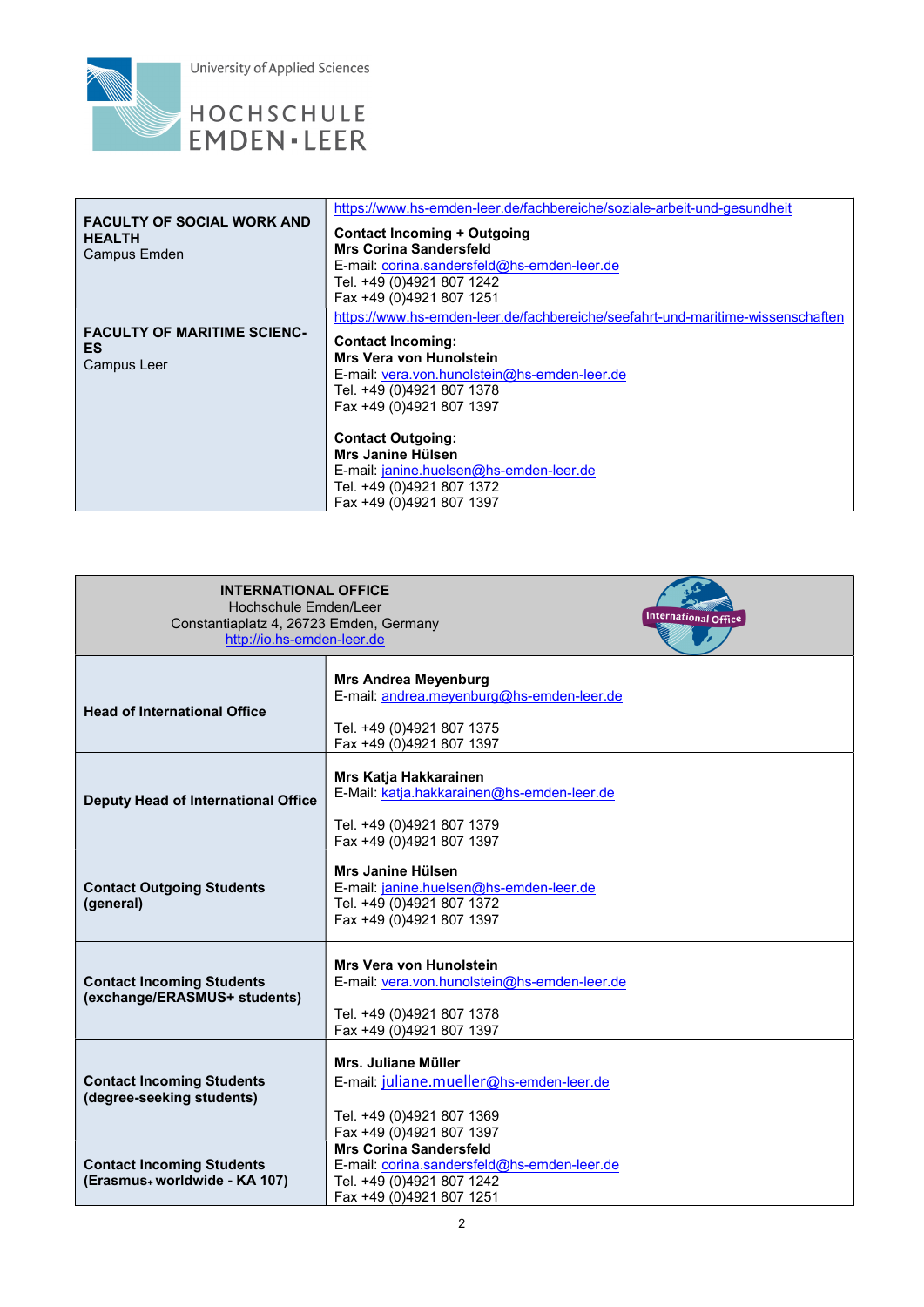

Г

| <b>INFORMATION FOR EXCHANGE STUDENTS</b><br>https://www.hs-emden-leer.de/en/institutions/international-office/international-students/exchange-students-erasmus/ |                                                                                                                                                                                                                                                                                                                                                                                                                                                                                                                                                                                                      |
|-----------------------------------------------------------------------------------------------------------------------------------------------------------------|------------------------------------------------------------------------------------------------------------------------------------------------------------------------------------------------------------------------------------------------------------------------------------------------------------------------------------------------------------------------------------------------------------------------------------------------------------------------------------------------------------------------------------------------------------------------------------------------------|
| Academic calendar                                                                                                                                               | <b>Fall Term 2022/23</b><br>Orientation Weeks: Beginning of September (2 weeks) including German in-<br>tensive language hours and the "Bridging Course English"<br>Lectures: 19th September 2022 - 27th January 2023 including exam period<br>Spring Term 2023<br>Orientation Weeks middle of Feb 2023; including "German intensive language<br>hours" and the "Bridging Course English"<br>Lectures: beginning of March 2023 - middle/end of July 2023 including exam<br>period                                                                                                                    |
| Application deadlines for ex-<br>change students                                                                                                                | <b>Fall Term:</b><br>31 May<br>Full Academic Year: 31 May<br>30 November<br><b>Spring Term:</b>                                                                                                                                                                                                                                                                                                                                                                                                                                                                                                      |
| <b>Application information</b>                                                                                                                                  | Documents:<br>Application form (online) uploaded with:<br><b>Identity photo</b><br>Learning agreement (OLA course choice)<br>updated Transcript of Records<br>Letter of Motivation (in the language of instruction at the Hochschule<br>Emden/Leer)<br><b>Home Institution's Proof</b><br>The Application Form (including "Home Institution's Proof") and Learning Agree-<br>ment must be duly signed by the home university<br><b>Further information and downloads:</b><br>https://www.hs-emden-leer.de/en/institutions/international-office/international-<br>students/exchange-students-erasmus/ |
| <b>Course Catalogues</b>                                                                                                                                        | The principal language of instruction in almost all degree programs is German.<br>We also offer English Study Programs and Projects in each Fall and Spring<br>Term.<br>Under Course Catalogue (open box)<br>https://www.hs-emden-leer.de/en/institutions/international-office/international-<br>students/exchange-students-erasmus                                                                                                                                                                                                                                                                  |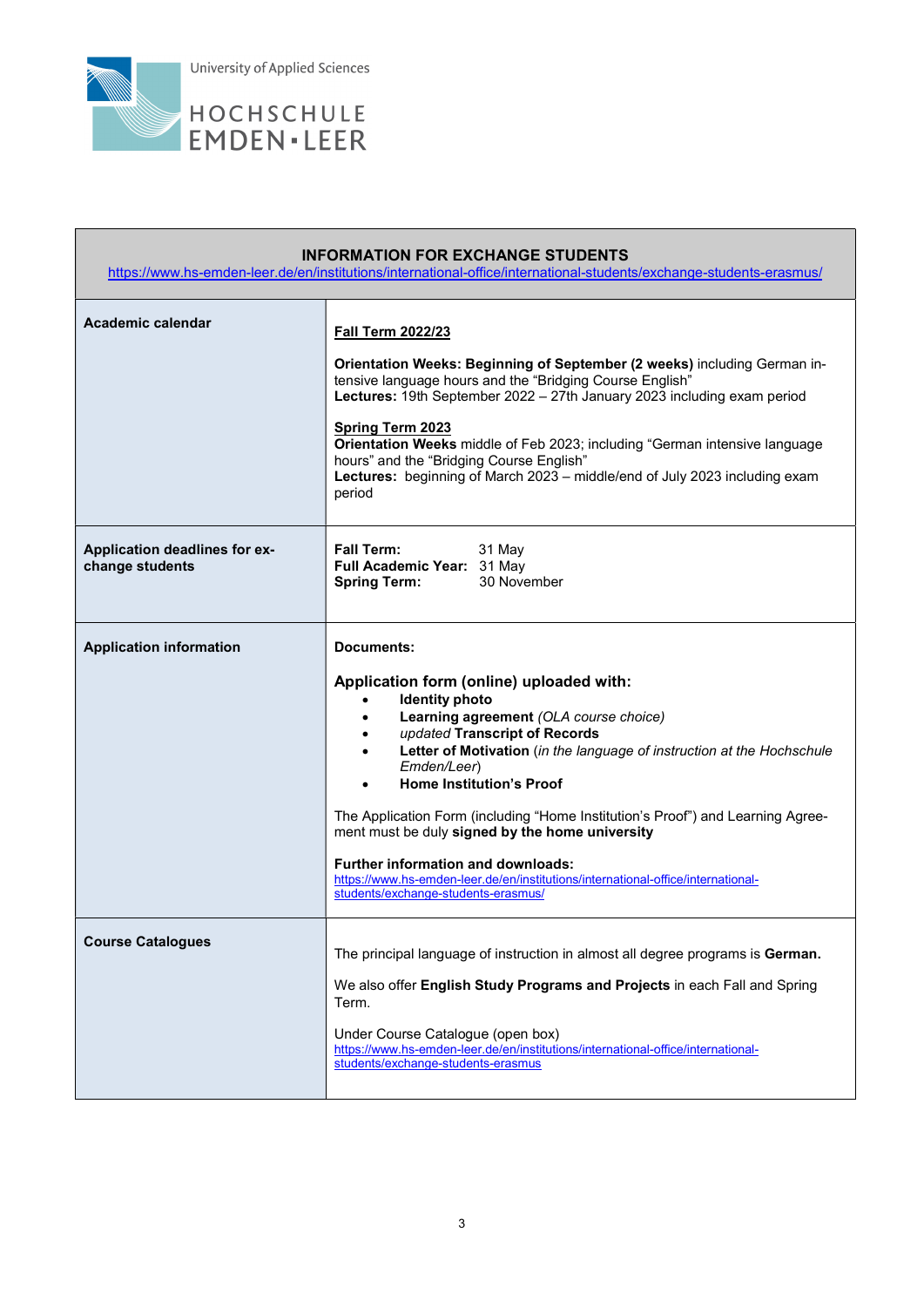

| Language requirements | At the Hochschule Emden/Leer there are following language requirements for the<br>exchange students<br>https://www.hs-emdenleer.de/fileadmin/user_upload/io/Dokumente/Incomings/NEW_Language_Requirements_Homepage.pdf                                                                                                                                                                                                                                |
|-----------------------|-------------------------------------------------------------------------------------------------------------------------------------------------------------------------------------------------------------------------------------------------------------------------------------------------------------------------------------------------------------------------------------------------------------------------------------------------------|
|                       | <b>FACULTY OF TECHNOLOGY</b><br>(depends on the language of instruction)<br><b>Department of Electrical Engineering and Computer Science</b><br><b>GERMAN B2 / ENGLISH B2</b>                                                                                                                                                                                                                                                                         |
|                       | <b>Department of Mechanical Engineering</b><br><b>GERMAN B1 / ENGLISH B1</b>                                                                                                                                                                                                                                                                                                                                                                          |
|                       | <b>Department of Natural Sciences</b><br>Lectures: GERMAN B2 / ENGLISH B2<br>Projects: GERMAN B1 / ENGLISH B2 on request                                                                                                                                                                                                                                                                                                                              |
|                       | <b>Study programme "Engineering Physics"</b><br><b>GERMAN B1 / ENGLISH B2</b>                                                                                                                                                                                                                                                                                                                                                                         |
|                       | <b>FACULTY OF BUSINESS STUDIES</b><br>(depends on the language of instruction)                                                                                                                                                                                                                                                                                                                                                                        |
|                       | <b>GERMAN B2 / ENGLISH B2</b>                                                                                                                                                                                                                                                                                                                                                                                                                         |
|                       | <b>FACULTY OF SOCIAL WORK AND HEALTH</b>                                                                                                                                                                                                                                                                                                                                                                                                              |
|                       | <b>GERMAN B2 / ENGLISH B2</b>                                                                                                                                                                                                                                                                                                                                                                                                                         |
|                       | <b>FACULTY OF MARITIME STUDIES</b><br>(depends on the language of instruction)                                                                                                                                                                                                                                                                                                                                                                        |
|                       | <b>GERMAN B1 / ENGLISH B2</b>                                                                                                                                                                                                                                                                                                                                                                                                                         |
|                       | Please note:<br>if the language of instruction is English B2 at the University of Applied Sci-<br>ences Emden/Leer and the current language level of student is B1:                                                                                                                                                                                                                                                                                   |
|                       | It's possible to apply with level B1, but then the attendance at the "Bridging<br><b>Course English" is obligatory:</b>                                                                                                                                                                                                                                                                                                                               |
|                       | The BRIDGING COURSE ENGLISH is offered at the Hochschule Emden/Leer at<br>the location Emden during the Orientation Weeks before lecture start in the Fall and<br>Spring Terms.                                                                                                                                                                                                                                                                       |
|                       | The exchange students have the possibility to improve their English (start level B1).<br>The course is designed for incoming exchange students to get ready for bridging the<br>gap between the present knowledge of English and the targeted B2 level. This level<br>is required by most of the faculties by lecture start. This course does not close with<br>any exam, any language level certificate or any credit points. It has limited places. |